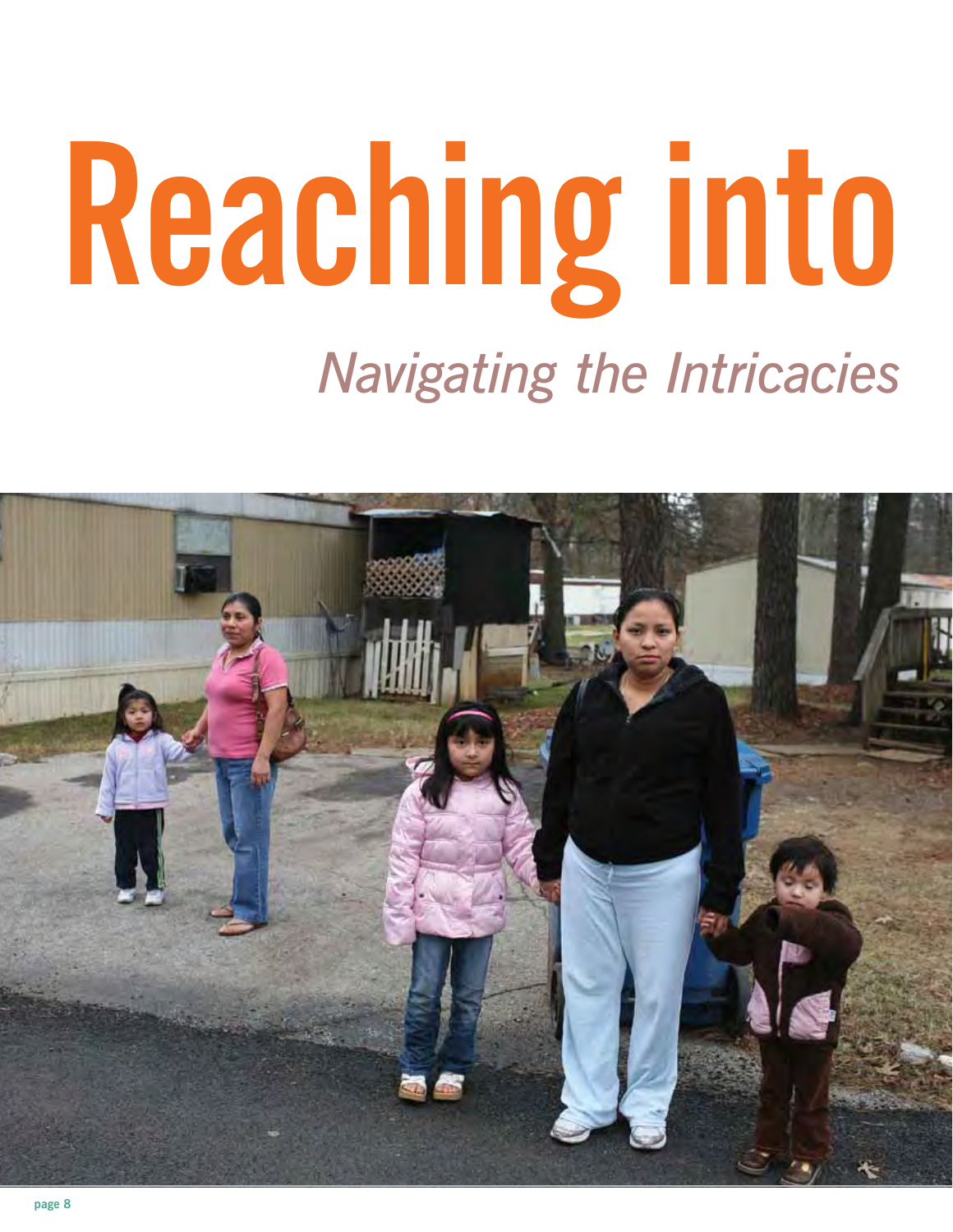# **Reaching into the Shadows**

**by Carol Ward**

## *of Serving Undocumented Families*

Early in the summer of 2012, a cover story in *Time* magazine featured a group of young people who have "come out" in a new way. These individuals, brought to the United States as small children, were openly declaring their status as non-citizens via social media and other outlets in an effort to effect political change. Whether or not as a result, President Obama announced in June 2012 that hundreds of thousands of people who immigrated to the U.S. illegally as children will be allowed to stay and work without fear of being deported.

Such developments have fueled the debate about immigration in the United States, but these stories don't capture the realities of the lives of undocumented people living in this country— a group that the Center for Immigration Studies numbered in 2009 at nearly 11 million. Many are concentrated in specific areas, with, for example, 2.7 million in California, 1.45 million in Texas, 1.05 million in Florida, and 925,000 in New York, according to the Pew Research Center; approximately 80 percent are from Latin American countries (the majority of those from Mexico), 12 percent from Asia, 4 percent from Europe and Canada, and 4 percent from Africa and other places. They come to the U.S. for reasons ranging from extreme poverty to political oppression in their native countries; once here, many have a tenuous personal safety net at best.

"Undocumented families are among the most resourceless population in the United States," says Ruben Garcia, director of El Paso's Annunciation House, a privately funded shelter and assistance center that serves mainly undocumented individuals.

"These families are unable to access the most basic of social services that we usually count on to help people keep their heads above water," Garcia adds. "That makes life very difficult and marginalizes people in a severe way."

#### *Left: The Center for Immigration Studies estimates that nearly 11 million people in the United States are undocumented.*

*Right: A strict immigration law in Alabama, HB-56, requires police, schools, and hospitals to check the immigration status of students, patients, and anyone stopped and suspected of being an undocumented immigrant. The law has both the legal and undocumented Latino population in the state fearful of deportation and family breakups. A young girl does her homework in a home of mixed citizenship. Half the family is worried about sudden deportation, while others, born in the U.S., have full citizenship.*

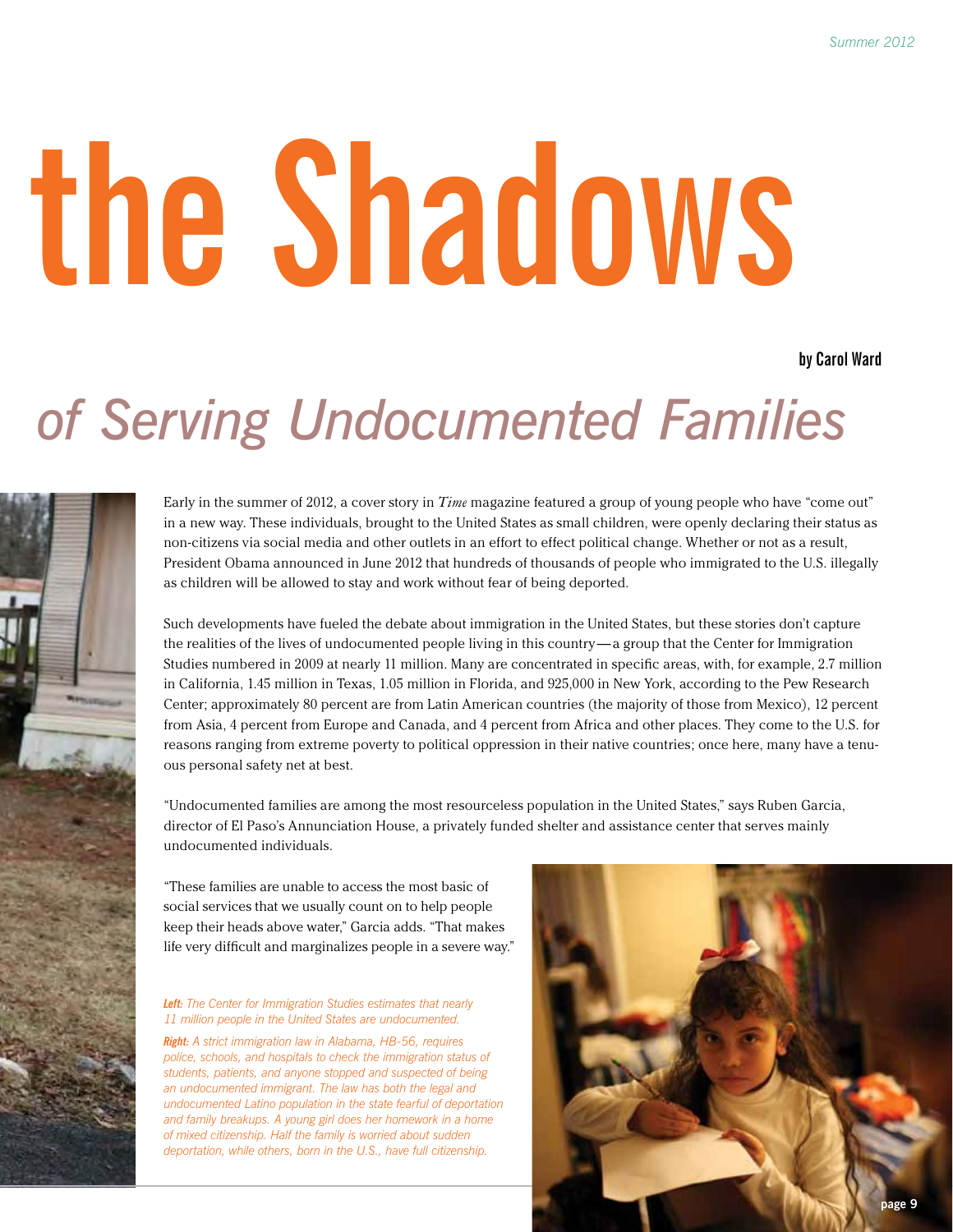### Uncensored



*Left: A worker assists a Mexican family with immigration paperwork in her Garden City, Kansas, office. Her clients range from completely undocumented residents to those seeking to visit their home countries and needing the proper paperwork to return to the United States legally.* 

*Lower right: Volunteers prepare bags of food that will be distributed at the Community Posada to support immigrant families who are struggling in the challenging Arizona economy— one made more difficult by the new laws regarding the employment of undocumented workers.*

Susan Bowyer, directing attorney for the Immigration Center for Women and Children's San Francisco office, calls undocumented individuals "the most vulnerable people in the United States."

"They can't call the police or access services, and they're not eligible for any public benefits," Bowyer points out.

# **Murky Waters in Alabama**

Finding ways to reach and assist undocumented families in Alabama became more difficult last year, when the state legislature passed what is considered to be the most aggressive anti-immigration law among all states, surpassing even the restrictions of Arizona's law.

Four other states (Utah, Georgia, Indiana, and South Carolina) have passed immigration-enforcement laws, while eight more (Oklahoma, Missouri, Mississippi, Tennessee, Kentucky, Virginia, North Carolina, and Florida) have made moves toward doing so. Among other restrictions, Arizona's SB 1070, passed in 2010, made it a misdemeanor for an alien to be in Arizona without carrying the required documents; it also required that state law-enforcement officials attempt to determine individuals' immigration status during lawful stops, detentions, or arrests, or during " lawful contacts," when there is reasonable suspicion that the individual is an illegal immigrant. (The U.S. Supreme Court struck down parts of the law in June 2012.) In Alabama "we took

Arizona's bad law and made it worse," says Stephen Stetson, a policy analyst at the Arise Citizens' Policy Project, a Montgomery, Alabama– based group that addresses poverty issues in the state.

Alabama's new law instructs police to check the immigration status of anyone they stop if they suspect the person of being an undocumented immigrant. The law also makes it a felony to harbor, shield, or transport illegal immigrants, although it is unclear where the burden of knowledge lies. In October 2011 the 11th U.S. Circuit Court of Appeals temporarily blocked several portions of the law, including a requirement that schools check the immigration status of new students and their families.

Stetson says the law has put a severe crimp in the services available to undocumented individuals, such as access to housing.

"To rent an apartment to someone who is undocumented is criminalized in Alabama," he says, noting that landlords are handling the new rules in various ways.

"The law doesn't say that [the landlord] must demand citizenship papers, but he could," Stetson explains. "A lot of landlords are erring on the side of caution. It's been extremely hard for a lot of these people to enter into lease agreements."

An early version of the law, which has since been amended, was interpreted to mean that state-run utility companies could not enter into business transactions with undocumented individuals. For the winter of 2011–12, that meant many undocumented families were without heat and running water.

Providing food assistance has also become fraught with difficulty. Dick Hiatt, executive director of the Food Bank of North Alabama in Huntsville, says excessive paperwork, fears of prosecution, and lower food volume are three results of the new law.

The Food Bank of North Alabama serves as a wholesaler, distributing food—including government food provided through The Emergency Food Assistance Program (TEFAP)— to several groups throughout the region. Because it receives that food from the federal government, it is considered to be a state-funded entity. Under the new law,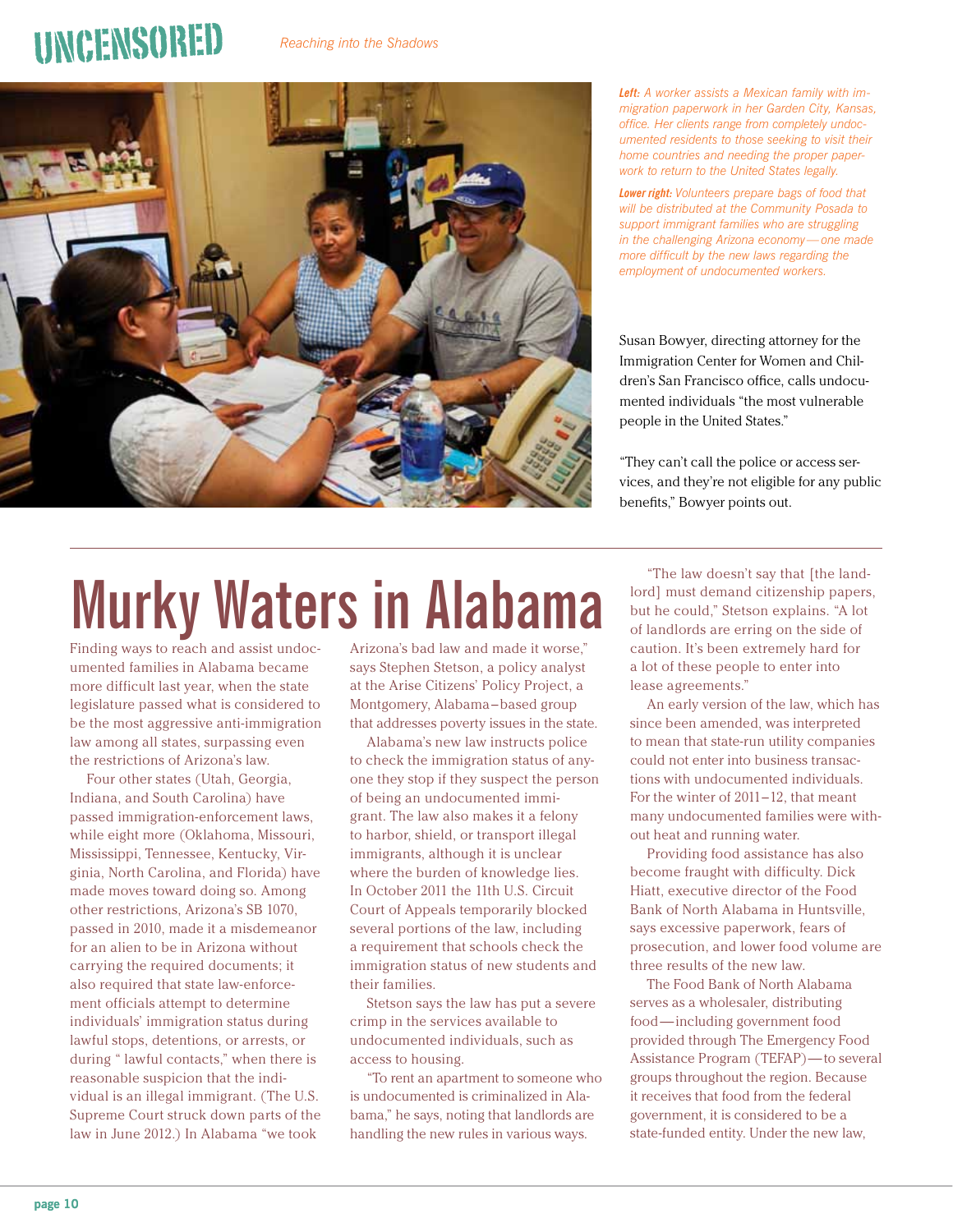That inability to access public services is exacerbated by the other significant problems that undocumented individuals typically face, including threat of deportation, barriers to working legally, and being barred from low-income housing. In addition, they are often hesitant to seek medical care or ask for help in school for fear of drawing attention to their families' illegal status.

The agencies that exist to help the poor in this country are often stymied in their efforts to assist undocumented individuals and families, due to restrictive or confusing laws governing who is eligible for help. Yet there are strategies that service providers can use to best meet the needs of undocumented clients. The first step is outreach.

#### **Ask? Don't Ask?**

Experts in the field say that there are programs to address many of the crises that befall undocumented families —including homelessness and lack of food— on an alarmingly regular basis. But many of these families are loath to be found out, or to give any information that might reveal their undocumented status.

Eliana Kaimowitz, an attorney and equal justice works fellow for the California Rural Legal Assistance Foundation, maintains that having that information is crucial to determine the most efficient way to help.

"It's really hard to help people if you don't know what's going on," Kaimowitz says. "It's important to let people know that immigration status won't preclude you from helping them, but it may help clarify what type of help you can give them." She suggests assuring clients that the service provider "has an obligation not to disclose" the information with others.

"Not asking about it just further perpetuates the undergroundness of it all," Kaimowitz adds. "What's really terrible is that so many families are eligible for services but they're not getting them." She points to mixed-status families, in which one or more members are U.S. citizens while others are not, as a key example.

Others say asking about immigration status creates an unneces-

the Food Bank of North Alabama must prove that no group it conducts business with employs any illegal immigrants.

"It all has to be done formally, and all the documents have to be notarized," Hiatt says, noting that his organization is audited regularly.

For the rural churches and groups that rely on the food bank, this level of bureaucracy is daunting.

"It's very confusing for a lot of these small organizations," Hiatt says, adding that several are noncompliant. "We have to place them on hold until they can get their paperwork done. Their whole mission is to feed hungry people, and this has made trying to help people in need much more difficult."

The challenges do not end there. According to Hiatt, the new law requires that if any agency is providing assistance based on any criteria— such as means testing — then that agency must determine if the person receiving the food is an American citizen.

An obvious way around that problem would be to eliminate the means testing, which would then exempt the agency from inquiring about

immigration status — except that under federal law, food provided through the TEFAP program requires such testing.

"The problem is that without federal food there isn't much food available," says Hiatt. "Ever since the economy went south it's been federal food that has held us together." That problem has been made worse by the diminished farming in Alabama— due to a lack of migrant labor under the new ruleswhich means food banks can no longer rely on "community food security" programs, as they did in the past.

The solution is less than ideal. "Many of the food banks are just getting everybody they serve to sign a statement saying they are a U.S. citizen, regardless of the reality, and that gets [the food bank] off the hook," Hiatt says, adding, "It's just gotten insane down at the distribution level." ■

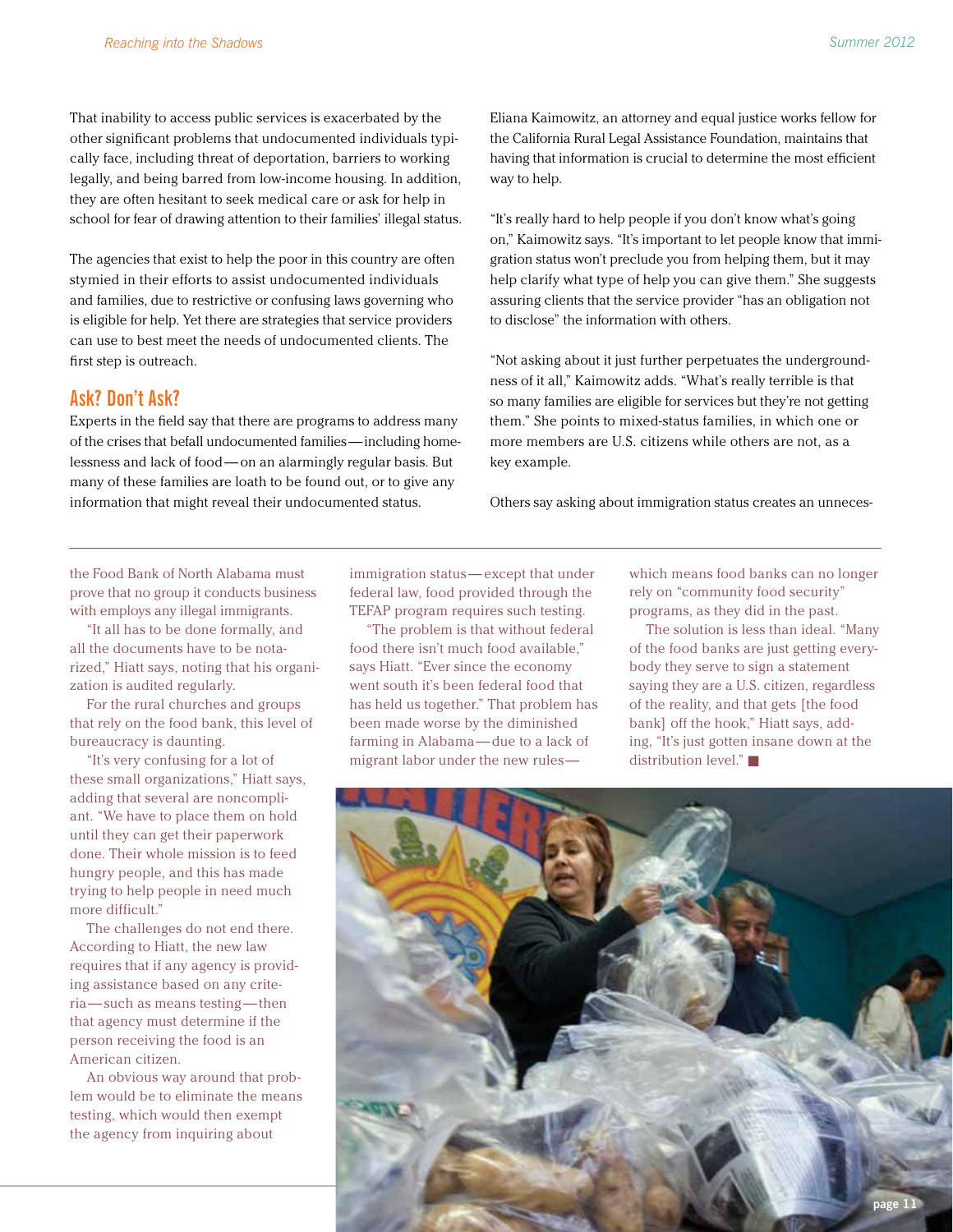### Uncensored

sary barrier to services.

"It's clear that nonprofits, under federal law, don't have an obligation to ask about immigration status," in the view of Meliah Schultzman, an attorney with the National Housing Law Project. She notes that immigration status does not come down to simply being documented or undocumented— that there are many categories in between. There is considerable confusion at the provider level about which programs are applicable for undocumented families or families whose status is between illegal and legal, meaning that questions about status may not always be helpful to ask.

"As a policy it would be very helpful if a nonprofit provider made it clear from the outset that they do not need to know about immigration status and are not going to ask about it," Schultzman says.

"Even though immigration is such a hot topic, most social workers don't know anything about how it works and what the different statuses are," according to Kaimowitz. "It's more complicated than just having a green card or being undocumented. There are different statuses that make you eligible for different types of assistance, and people don't know that.

"A lot of the social workers are really overworked so they don't have time to ask their supervisor, they just say 'no, you're ineligible'," Kaimowitz adds. "It's more work and in some situations there is no guidance."

Bowyer's agency works to get documentation for illegal immigrants who meet certain criteria. One example is those who have applied for U Visas. Created by the Victims of Trafficking and Violence Protection Act of 2000, U Visas are designed to provide lawful status to noncitizen crime victims who are assisting or are willing to assist legal authorities with investigations. U Visa status may be available to victims of domestic violence or certain other crimes.

In some states, including New York and California, public benefits are available for U Visa applicants, Bowyer says.

"The problem is that front-end workers don't understand the law— a woman applies for services but they are denied because the social worker tells her she needs a social security number," Bowyer says, noting that her agency has started a major effort to educate providers with regard to this issue.

### **Mixed-status Families**

The extent to which mixed-status families can access services is an important, and too often misunderstood, issue.

El Centro, a Kansas City, Kansas – based outreach organization that focuses on the Latino community, provides myriad services for both documented and undocumented families in the area. Melinda Lewis, public-policy consultant for El Centro, claims that most undocumented families are of mixed status, with one or more children having citizenship.

Fear among this group runs high, according to Lewis, making it difficult to provide any assistance. "We have many, many immigrant parents who won't apply for food assistance for their children," she says. "They won't believe us when we say they are in fact eligible because they are afraid of discriminatory action, or even afraid of adverse immigration action."

That same problem manifests itself in different ways across the country when it comes to housing issues, Schultzman says. She notes the U.S. Department of Housing and Urban Development rule that households cannot be rejected for low-income housing because they have one or more undocumented members; the assistance level is based on the number of documented individuals.

Schultzman points out, however, that housing authorities do not typically understand the nuances of the rules, so it is incumbent on local service providers to know.

"Many housing authorities still have forms that say every household member must provide a social security number," Schultzman says as an example. "That automatically turns a lot of families off who otherwise might be eligible for mixedhousehold status."

Schultzman says that she understands the immigrants' fear of being exposed if they reveal their status — but that she has not encountered any situations in which undocumented occupants have been reported.

### **In the Trenches**

Many efforts to help noncitizen residents can get mired in the details of who legally qualifies for what services and, equally important, how to convey the intricacies of the law to overworked providers and disenfranchised immigrant families. But out in the trenches, service providers are coming up with ways to help undocumented families gain a footing in this country.

For 34 years Annunciation House has been helping undocumented individuals who cross the border into Texas, with Garcia estimating that the shelter has hosted nearly 120,000 undocumented people during that time.

The organization's main role is to provide temporary shelter for